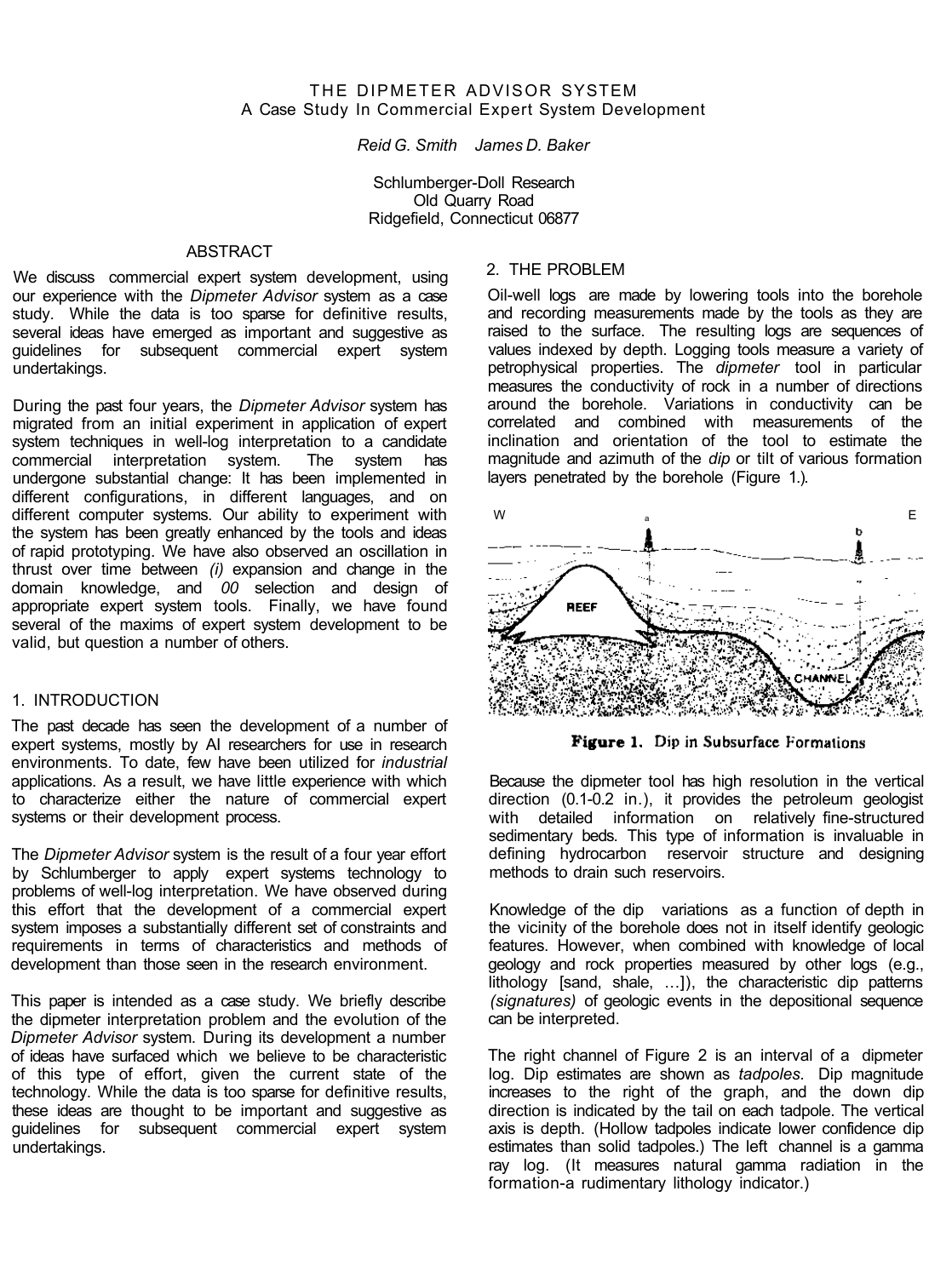

Figure 2. Gamma Ray and Dipmeter Logs

Sequences of tadpoles can be grouped together in patterns. Three of the characteristic dip patterns are described below [Schlumberger, 1981].

- Green Pattern: An interval (zone) of constant dip magnitude and azimuth. This pattern is characteristic of structural dip—caused by large-scale tectonic disturbance that occurs long after deposition and compaction of sediment.
- Red Pattern: A zone of increasing dip magnitude with constant azimuth over depth. This pattern is indicative of down dip thickening, which may be associated with distortions near structural features (e.g., faults), differential compaction of sediment over buried topographic features (e.g., reefs), or channel filling.
- Blue Pattern: A zone of decreasing dip magnitude with constant azimuth over depth. This pattern is indicative of down dip thinning, which may be associated with distortions near structural features, differential compaction beneath denser overlying deposits (e.g., sand lenses), or sediment transport by water or wind.

From this localized data, a skilled interpreter is often able to make comprehensive deductions about the geological history of deposition, the composition and structure of the beds, and the optimum locations for future wells.

#### 3. SYSTEM OVERVIEW

The Dipmeter Advisor system attempts to emulate human expert performance in dipmeter interpretation. It utilizes dipmeter patterns together with local geological knowledge and measurements from other logs. It is characteristic of the class of programs that deal with what has come to be known as signal to symbol transformation  $[Nii, 1982]$ <sup>1</sup>. The program is written in 1NTERL1SP and operates on the Xerox 1100 Scientific Information Processor (Dolphin).

The system is made up of four central components: (i) a number of production rules partitioned into several distinct sets according to function (e.g., structural rules vs stratigraphic rules); (ii) an inference engine that applies rules in a forward-chained manner, resolving conflicts by rule order; (iii) a set of feature detection algorithms that examines both dipmeter and open hole data (e.g., to detect tadpole patterns and identify lithological zones); and (iv) a menu-driven graphical user interface that provides smooth scrolling of log data.

Conclusions are stored as instances of one of 65 token types, with approximately 5 features/token, on a blackboard that is partitioned into 15 layers of abstraction (e.g., patterns, lithology, stratigraphic features). There are 90 rules and the rule language uses approximately 30 predicates and functions. The rules have the familiar empirical association flavor. A sample is shown below.

there exists a delta-dominated, continental-she(f marine zone, and there exists a sand zone intersecting the marine zone, and there exists a blue pattern within the intersection

**THEN** 

assert a distributary fan zone top — top of blue pattern bottom <— bottom of blue pattern flow — azimuth of blue pattern

The system divides the task of dipmeter interpretation into 11 successive phases as shown below. After the system completes its analysis for a phase, it engages the human interpreter in an interactive dialogue. He can examine, delete, or modify conclusions reached by the system. He can also add his own conclusions. In addition, he can revert to earlier phases of the analysis to refer to the conclusions, or to rerun the computation.

- 1. Initial Examination: The human interpreter can peruse the available data and select logs for display.
- 2. Validity Check: The system examines the logs for evidence of tool malfunction or incorrect processing.
- 1. Early versions of the program are described in (Davis, 1981], and [Gershman, 19821.
- 2. This sample is similar to the actual interpretation rule, but has been simplified somewhat for presentation.

IF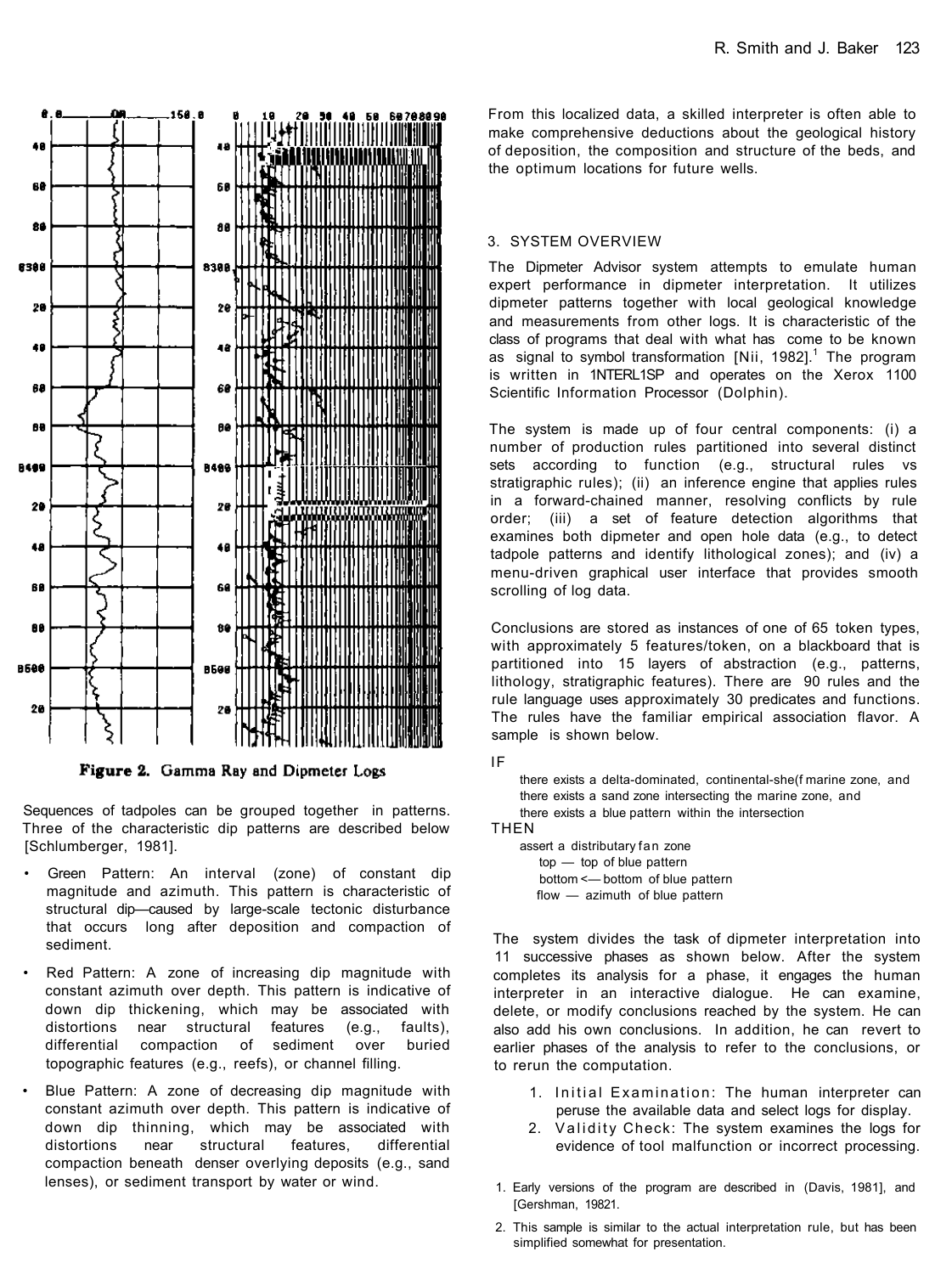- 3. Green Pattern Detection: The system identifies zones in which the tadpoles have similar magnitude and azimuth.
- 4. Structural Dip Analysis: The system merges and filters green patterns to determine zones of constant structural dip.
- + 5. Preliminary Structural Analysis: The system applies a set of rules to identify structural features (e.g., faults).
	- 6. Structural Pattern Detection: The system examines the dipmeter data for red and blue patterns in the vicinity of structural features.<sup>3</sup>
- + 7. Final Structural Analysis: The system applies a set of rules that combines information from previous phases to refine its conclusions about structural features (e.g., strike of faults).
	- 8. Lithology Analysis: The system examines the open hole data (e.g., gamma ray) to determine zones of constant lithology (e.g., sand and shale).
- + 9. Depositional Environment Analysis: The system applies a set of rules that draws conclusions about the depositional environment. For example, if told by the human interpreter that the depositional environment is marine, the system attempts to infer the water depth at the time of deposition.
- 10. Stratigraphic Pattern Detection: The system examines the dipmeter data for red, blue, and green patterns in zones of known depositional environment.
- + 11. Stratigraphic Analysis: The system applies a set of rules that uses information from previous phases to draw conclusions about stratigraphic features (e.g. channels, fans, bars).

For the phases shown above,  $" +"$  indicates that the phase uses production rules written on the basis of interactions with an expert interpreter. The remaining phases do not use rules.<sup>4</sup>

Figure 3 shows a sample Xerox 1100 screen following the stratigraphic analysis phase. On the extreme right the system displays a summary log of dip magnitude for the entire well. The black box indicates the region of the well that is expanded in the second window from the right. This window shows the dipmeter data together with the deviation of the borehole itself. The next window displays two other logs, GR (gamma ray) and ILD (a resistivity log).

**\*\*\*\*\* Dispeter Advisor D \* \* \* \*** 



Figure 3. Stratigraphic Analysis Interaction

- 3. The algorithms used by the system to detect dip patterns are beyond the scope of this paper. It is worth noting, however, that the *textbook*  definitions given earlier do not provide sufficient specification. The problem is complicated by local dip variations and occasional gaps in the data.
- 4. The rules obtained to date are due to J. A. Gilreath of Schlumberger Offshore Services, New Orleans, LA. The feature detectors and signal processing algorithms were written independently by project members.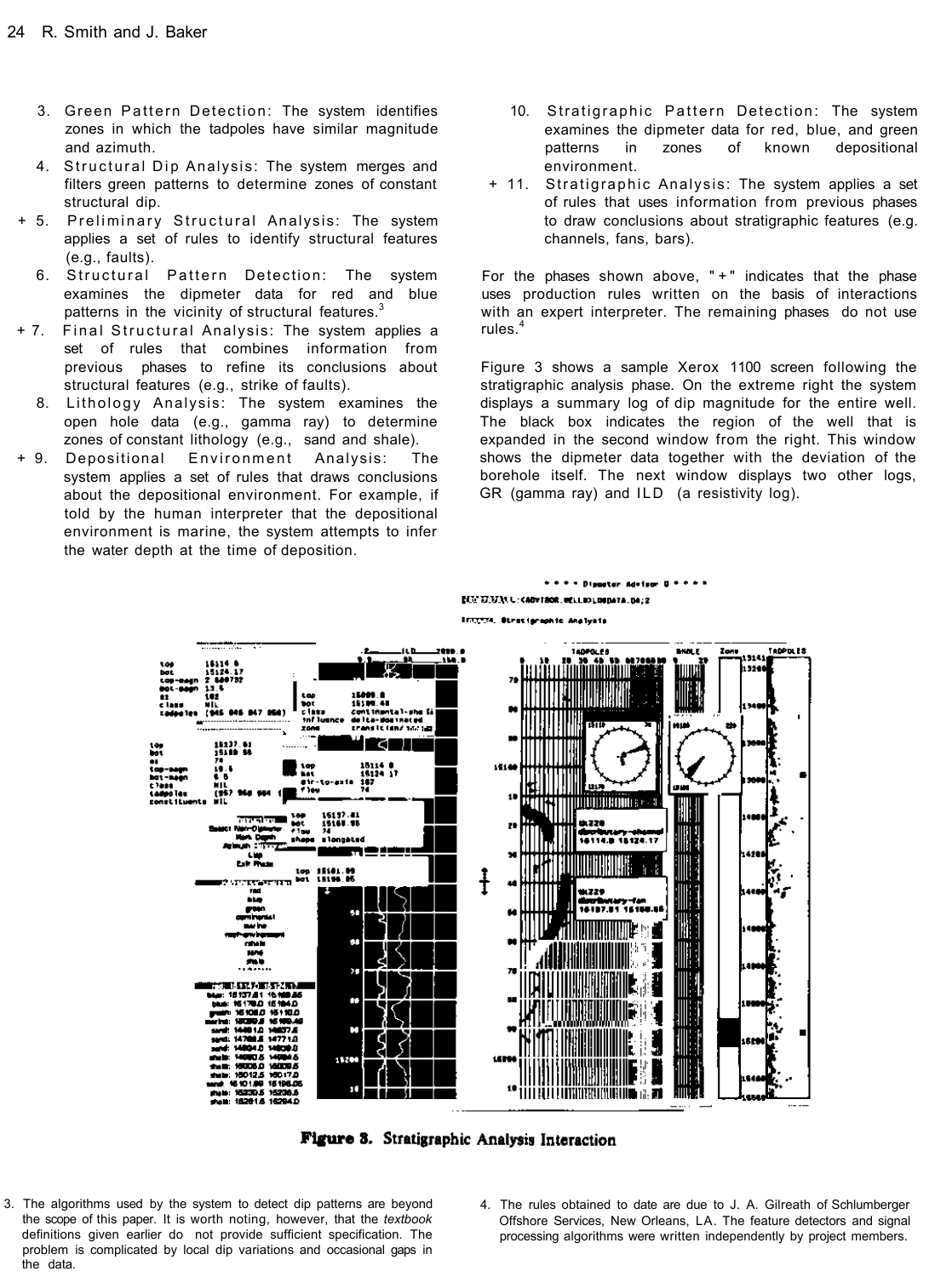The system summarizes relevant conclusions in the (scrolling) windows in the lower left hand part of the screen. The user (a dipmeter interpreter) has selected a number of conclusions to be examined in greater detail and shown as annotations on the dipmeter log. Also shown is the dip azimuth trend before and after structural dip removal.<sup>5</sup>

#### 4. ON COMMERCIAL EXPERT SYSTEMS

In this section we summarize some of our observations on the development and evolution of the *Dipmeter Advisor*  system. We discuss the nature of commercial expert systems as we see them in the coming decade, characteristics of the evolution process, development methods, and finally we compare our experience with some of the *traditional wisdom*  of expert system development.

#### 4.1 EMBEDDED SYSTEMS

Domain practitioners don't care which methods are used to help them solve their problems. What matters is utility and performance. Indeed it is unlikely that traditional AI methods alone will solve real problems. They are likely to be augmented by techniques from signal processing and pattern recognition, to name but two possibilities. This implies that the knowledge engineer involved in commercial expert system development must be prepared to solve problems that involve a variety of disciplines and techniques.

Thus it is our view that the expert system kernel is likely to be only a (perhaps even relatively small) component embedded in a larger system. The particular suite of problems common to signal understanding problems may, of course, bias our outlook, but we believe that it is difficult to avoid the conclusion that acceptance and real use of expert systems depend on far more than a knowledge base and inference engine. $6$ 

Indeed our experience has been that these traditional parts of an expert system are not the predominant parts of the overall system either in terms of the amount of code or the resources required for system development. It is instructive in this regard to examine the relative amounts of code devoted to various functions in the *Dipmeter Advisor* system:

| <b>Inference Engine:</b>  | 8%  |
|---------------------------|-----|
| Knowledge Base:           | 22% |
| <b>Feature Detection:</b> | 13% |
| User Interface:           | 42% |
| Support Environment:      | 15% |

This breakdown cannot be used, of course, as a direct measure of programming effort or as an indicator of where the system gets its power. It does, however, demonstrate the importance of a good programming language, given the relative amount of code that is devoted to the user interface. It also indicates that traditional programming skills will still be required for the development of commercial expert systems.

- 5. The scrolling graphics code was written by Paul Barth. Extensions to the INTERLISP-D menu package were written by Eric Schoen.
- 6. Oaschnig has made a similar observation in the context of the PROSPECTOR system [Oaschnig, 1982].

#### 4.2 SYSTEM EVOLUTION

Based on our experience, we hypothesize an oscillating focus of attention in commercial expert system development projects. Initially, the focus is demonstration of feasibility; acquiring the knowledge for a constrained problem and finding the appropriate set of expert system tools with which to encode and apply the knowledge. This phase could be relatively short. It is followed by a phase of expansion of the domain knowledge-during which the expert system tools remain relatively constant. There will likely come a point at which the intial tools do not provide sufficient power to allow continued expansion of the system's expertise. At that point, the focus will move away from domain problems and towards selection-more likely development-of new expert system tools. Once a new set of more powerful tools has been constructed, then the focus will again return to the domain problems at hand.

Naturally any particular system may not pass through very many of these oscillations. The focus in the Rl project, for example, didn't appear to oscillate at all [McDermott, 19811, We believe this is due to the nature of the task. There was little of the uncertainty about the nature of the problem that is evident in the the signal understanding or diagnosis tasks. Consequently the initial tools were in fact sufficiently powerful to handle the problem.

In the MYCIN project we seem to be observing the beginnings of an oscillation. The initial system was constructed. Then the rule base was expanded, leaving the initial expert system tools intact. More recently a new design, NEOMYCIN, has appeared--a new set of tools [Clancey, 1981].

Along with the oscillating focus, we hypothesize a performance vs time curve. We expect this curve to show<br>periods of high positive slope-corresponding to of high positive slope-corresponding to implementation of new expert system tools, followed by periods of lower slope-corresponding to expansion of domain knowledge, followed by periods of level or even decreasing slope—corresponding to reaching (or surpassing) the amount of domain knowledge and generality that can be supported by the tools.

At any given point in time, then, an expert system will suffer from two kinds of weakness, due to *(i)* insufficient domain knowledge; and *(ii)* inadequate expert system tools. Just as the focus of the project will vary, depending on which of the two types of weakness is most troublesome, the type of person required to improve the system will also vary.

Improvements in the first area can be made to a large extent by people primarily knowledgeable in the domain, but not necessarily knowledgeable in the design of expert systems.<sup>7</sup> For example, the *Dipmeter Advisor* system is familiar with a relatively small number of different lithologies. The performance of the system could be improved in this area without redesign. Similarly, the coverage of the rules could be extended to handle more environments, or specialized to handle local anomalies.

7. We have already noted, however, the likelihood that traditional programming skills will continue to be required.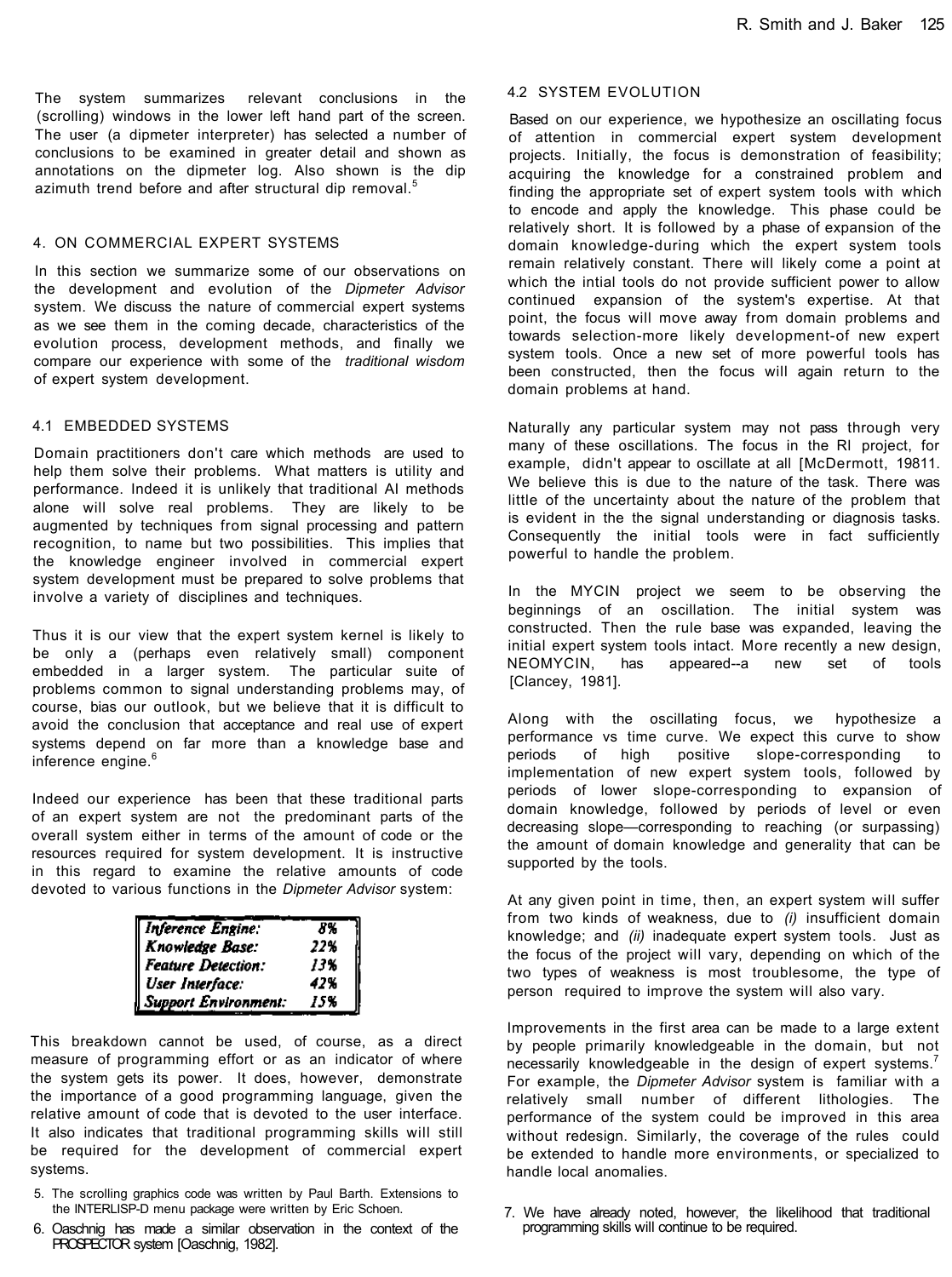Weaknesses due to inadequate expert system tools cannot be corrected without redesign. This type of effort requires a person who can actually build expert systems, as opposed to one who can use the framework to expand capabilities. For example, the *Dipmeter Advisor* system deals with uncertainty in a rudimentary way. It uses rule order to help circumvent potential multiple interpretations for the same interval in the well, or simply draws multiple conclusions for the same zone, leaving the problem to be sorted out by the human interpreter. Similarly, the system has a very local view of consistency in the vertical sequence. This is directly attributable to the fact that it is reasoning from sets of empirical rules and has no model of the underlying geological processes that lead to the rules. These deficiencies cannot be overcome without redesign.

# 4.3 SYSTEM DEVELOPMENT

We have attempted a critical review of the development side of the *Dipmeter Advisor* system. Although we are as yet unable to abstract a development methodology, several observations stand out. Almost every major issue and decision in the evolution of the *Dipmeter Advisor* system addressed one or more of the following.

- 1. *Demonstration of Feasibility*
- 2. *Demonstration of Utility and Performance*
- 3. *Evaluation of Utility and Performance*

Demonstration of Feasibility: The problem of dipmeter interpretation was initially selected as a vehicle for investigating the applicability of expert systems techniques to<br>well-log interpretation. Until feasibility could be well-log interpretation. Until feasibility could be demonstrated, other questions were somewhat secondary.

As a first step, a substantial effort was expended on acquisition of dipmeter interpretation knowledge. This effort was carried out over a 12 to 18 month period using standard techniques (protocols, video tape, discussion, representative examples, and so on). A single expert was studied in detail, again adhering to standard practice.

The implementation of a prototype system followed data acquisition and was carried out in approximately four months (completed in December 1980). The rule Dase and inference engine were written in INTERLISP (245 Kbytes of source code) and ran on a DEC 2020. The user interface was graphical, written in FORTRAN (450 Kbytes of source code), and ran on a Ramtek 9400 connected to a VAX 11/780. The VAX and 2020 were linked via a CHAOSnet. The rule base was made up of aproximately 30 rules. There were also several feature detectors and signal processing algorithms.

Demonstration of Utility and Performance: The prototype system demonstrated to the expert that significant analyses were possible. To determine commercial viability, other issues must be addressed. Does the system solve enough of the problem to be interesting and useful? Can the system perform with the efficiency and interactivity necessary in a field environment without overutilizing available

#### computing resources.

Two examples demonstrate the problem. The initial prototype, had no means of actually detecting the red and blue patterns and the lithology zones that are required to perform an unaided interpretation. It did not solve enough of the problem to be useful. This resulted in implementation of algorithms for simple detection of tadpole patterns and lithologic zones.

Second, the detection of green patterns and determination of structural dip took approximately 18 minutes in the first test well. This was unacceptable for actual use—later effort reduced the time to under 2 minutes.

Evaluation of Utility and Performance: This is the area of field evaluation, and several concerns exist here. First, is the rule base sufficiently complete to correctly solve a wide variety of problems in the geological environments for which it was developed. Second, what changes and effort would be required when working in other geological environments? And third, does the rule base sufficiently capture the thinking of enough dipmeter interpreters to be useful?

To date, this has been the most difficult area. The above questions need to be answered by people in the engineering and field groups. To accomplish this, the prototype system must be capable of operating in their existing environmentpossibly upgraded with modest investment.

One of the difficulties with the initial prototype was the unusual architecture of linked computers, which was not a standard company configuration. In an effort to facilitate testing, the system was reimplemented in FRANZLISP (except for the graphical interface), totally on the VAX 11/780. Unfortunately this did not solve the problem. The VAX/Ramtek configuration, as a shared resource in a generally overloaded situation, required an excessively long time to complete a case. Under worst conditions, it took several hours. (In an unloaded VAX environment, it could be completed in one-half hour or less.)

At this point, new technology came to the rescue, and the system was re-implemented on the Xerox 1100, which has both a dedicated processor and sophisticated graphics. In this implementation the graphical interface code was integrated into the remainder of the system. The result was approximately 612 Kbytes of INTERLISP source code. This implementation was robust enough and fast enough to allow transfer to a Shlumberger Interpretation Engineering group for testing in a non-research environment.

## 4.3.1 RAPID PROTOTYPING AND TECHNOLOGY TRANSFER

In the beginning of a commercial expert system development project, it is important to demonstrate the feasibility of the system. Rapid prototyping seems to be an appropriate strategy—especially given the usual vagueness of the understanding of what can be accomplished.

<sup>8.</sup> Somewhat surprising, our field organization seems to be prepared to believe that with enough effort, the system can be made sufficiently *intelligent,* but that system efficiency must be closely monitored.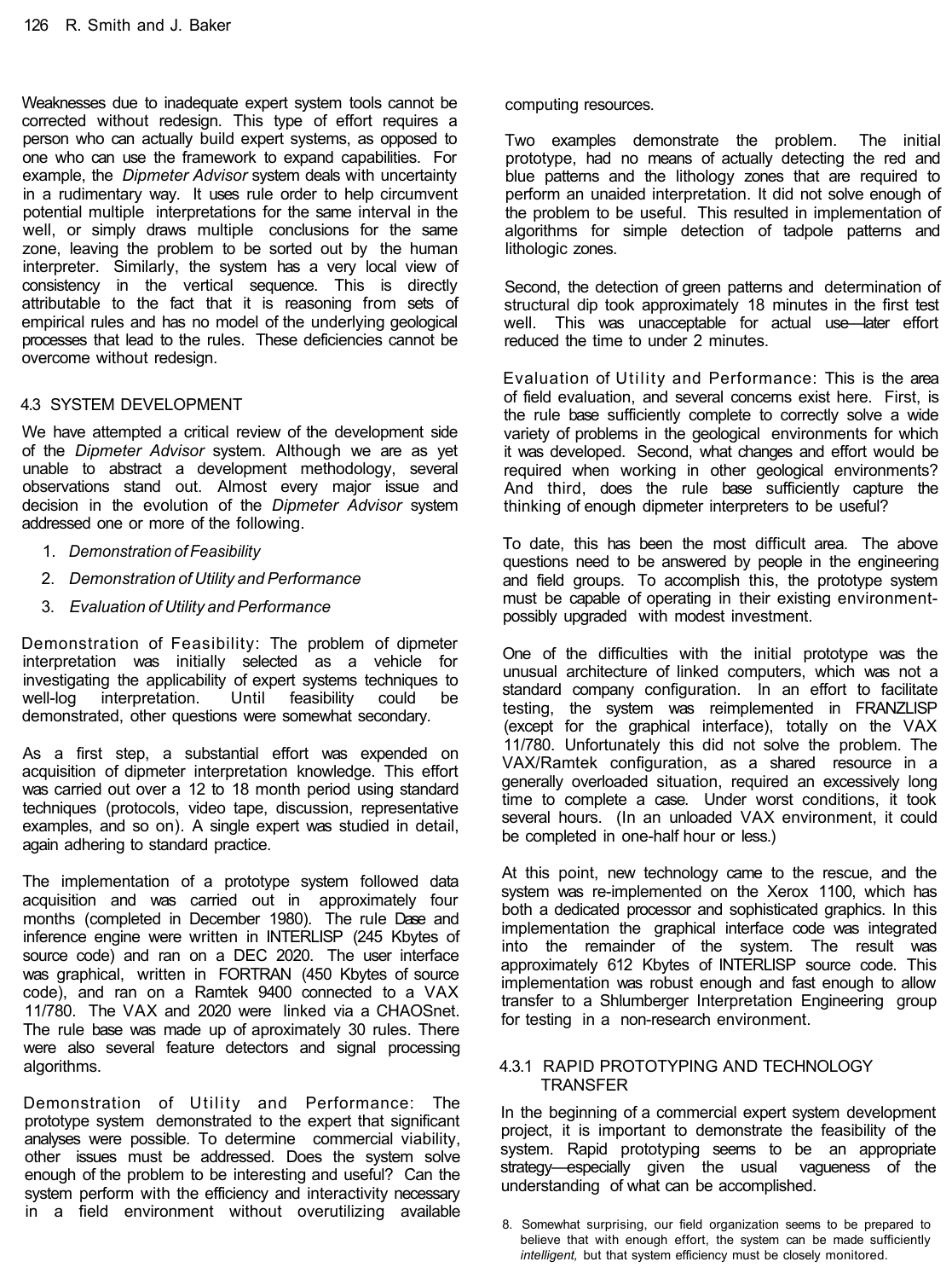The main concern in such an approach is a flexible and powerful development environment. Traditionally, such an environment is not even closely related to the commercial computational environment. This leads to the problems noted above. With the advent of inexpensive personal workstations, however, there is real hope that the situation may be changing (as has been our experience with the *Dipmeter Advisor* system).

Significant questions still remain. One of the problems of rapid prototyping is that it provides a good start toward system development, but does not offer clear guidance on how to produce a well-engineered commercial product (see, for example [Sheil, 1983]). Traditionally this is viewed as a problem in technology transfer.

Our experience with the *Dipmeter Advisor* system may suggest a different strategy. We have seen an evolution through *successive refinement.* Through the different stages, functionality has changed, as well as the target systems, development environments, and personnel. Basically, what we have seen at each stage is the introduction of new features, the solving of old problems, and the consolidation of existing code which does not require substantial change.

Is it possible that the traditional transfer from research to engineering may involve successive releases, corresponding to successive prototypes? If true, then we must somehow convey to our engineering organizations a more accurate perception of the expected lifetimes of our prototypes. In addition, this methodology suggests early transfer to engineering rather than late, with the expectation that several such transfers will be made. Furthermore it forces the prototype designers to pay even more attention to user interfaces than our earlier figures would suggest. If the systems are going to be changing rapidly then they must have especially convenient and easy-to-learn interfaces.

Expert systems technology by its nature will be difficult to transfer. Such systems require skills that are possessed by a very small number of individuals. Furthermore, the rapid prototyping development methodology makes traditional transfer even more difficult-the systems are in a constant state of flux. As a result it is fair to say that for the foreseeable future, greater than normal responsibility will lie with the research organizations to ensure successful transfer.

## 4.4 SOME OBSERVATIONS ON THE TRADITIONAL WISDOM

For the remainder of this section we consider a number of *maxims* of expert system development in the light of our experience in the commercial environment. (See [Barstow, 1981], [Buchanan, 1982], or [Davis, 1982] for good summaries of the traditional wisdom of expert systems development.)

A common maxim of expert system development is that we should throw away the code for the *Mark-I* version of the system as soon as it demonstrates feasibility and get started on *Mark-IL* In the commercial environment, there is great reluctance to throw away code. As a result, a more likely scenario involves a series of progressive releases of the

system to the expert and possibly to the engineering organization for development and use. The fact is that even though the knowledge engineer knows all too well the limitations of *Mark-I,* and even has ideas on how to overcome them, *Mark-1* may still provide some useful service. We do not yet know how to manage this type of progressive and evolutionary technology transfer.

It is well accepted that expert system development is an incremental process. Usually we understand this to mean that the performance of the system improves incrementally. There is, however, another kind of change that may occur; namely, our experts are themselves moving targets-partially as a result of the perspective gained through experience in expert system development! This has been apparent during the *Dipmeter Advisor* project. For example, we have seen an increasing geological awareness in our expert dipmeter interpreter. This has led to a series of changes in the way stratigraphic analysis is handled in the system. Not all of these changes have proved useful-the expert appeared to be using the program at times as a test bed for his own evolving ideas.

It is traditional wisdom that the task should be very carefully defined before the system is designed. Our experience has been that this is quite difficult. In consonance with our comments on the rapid prototyping development strategy, it is not clear that task definition can be done in a rigorous fashion. We suggest a contingent definition-one that is clear for a time, but can be easily changed. We should note that the evolving performance of the system itself at least partially fuels changes in the task definition.

It is generally accepted that construction of the *Mark-1*  system should be commenced as soon as one example of the intended behavior is understood. We now believe that we spent too much time in knowledge acquisition before actually starting to build a system. This had the effect of slowing our rate of progress. We could not move forward in formalizing the knowledge that had been gained, because we could not demonstrate in concrete terms our understanding of it.

Some of the development team also deemed themselves to have acquired more expertise than was warranted. This is a natural tendency. It was partially due to infrequent interactions with the expert. More responsibility fell on the shoulders of the knowedge engineers to organize the domain knowledge than appears prudent. This infrequency also led to a problem of validation-how to be sure that we were on the right track. On a related note, we can testify to the necessity of an adequate set of generic examples with which to test the system as it evolves.

One piece of traditional wisdom might be questioned. It is common to deal with a single expert during the development of an expert system. The perceived danger is that it is difficult enough to capture what a single expert is doing, let

9. This is a good illustration of a conflict that can arise as a result of somewhat different goals of research and of development in expert systems. The former is concerned with continued exposition and machine implementation of human expert reasoning methods, while the latter is concerned with construction of products that utilize already understood and implemented methods.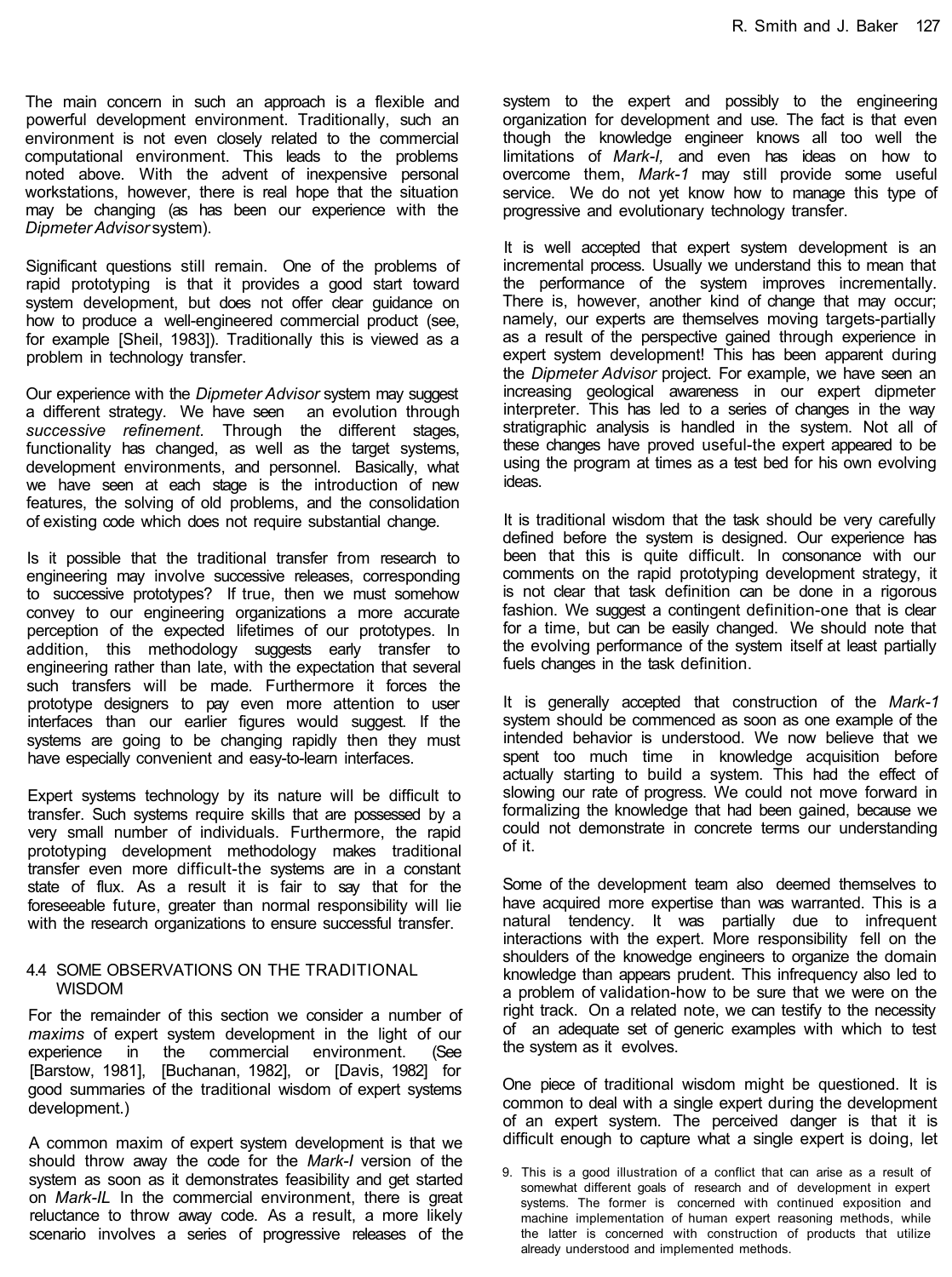alone a number of experts. In the particular context of dipmeter interpretation, however, it might have been useful to involve a number of different experts from the outset. We now understand that there are many schools of thought on the problem. There is also a variety of perspectives that can be brought to bear on it--dipmeter interpretation expertise and geological expertise are not necessarily co-located in the same person. While the rules for a first approach are most appropriately phrased by a dipmeter interpreter, we might have been well-advised to obtain the necessary geological vocabulary and structure from a geologist. In future systems, we will attempt to synthesize these overlapping points of view.

In a similar vein, we have noted a difficulty that can arise when a single expert is used *and* when he provides all examples with which to test the system. When working with familiar examples our expert does indeed appear to apply forward-chained empirical rules-kind of compiled inferences. Recently, however, we have participated in experiments with a number of interpreters (and examples) from around the world. During these experiments we noted that our expert resorted to a different mode of operation when faced with completely unfamiliar examples. He appeared to reason from underlying geological and geometric models-abandoning the rules. In some sense, this is of course to be expected. It was instructive, however, to actually document the change. We believe that dealing with multiple experts would have provided concrete evidence of this phenomenon much sooner in the life of the project.<sup>10</sup>

We have also noted a lurking danger in dealing with experts. It appears to be possible to give an expert a false sense of comfort with a particular formalism (e.g., rules). At times we had a sense that the expert was trying to make us happy by expressing what he was doing in terms of the rule framework we had offered—perhaps at the cost of accuracy. We would be well-advised to avoid over-reliance on the rule (or any other presently known) framework. We don't want to convince the expert that this simple idea covers everything he does, or that system failures are necessarily the result of incorrect or missing rules.

With regard to acceptance of the expert systems approach, our experience has been somewhat different from that of the Rl designers [McDermott, 1981]; that is, for Rl there was general relatively rapid acceptance of the ideas within the organization. From early in the project concerns revolved almost totally around *performance* and *utility* in the problem domain.

We have seen a substantial increase in the size of the rule base (approximately tripled) and the functionality required of the system before we could consider field evaluation. McDermott has described a similar experience with Rl. The size of its rule base tripled during the *development* phase [McDermott, 1981].

The traditional wisdom notes the importance of early construction of a flexible user interface. For the *Dipmeter Advisor* system the interface is graphical. It has proved

invaluable in testing and user acceptance. Furthermore, as has been noted elsewhere [Buchanan, 1982], expert systems that are actually used by people trying to solve problems in their own domains of interest (as opposed to being used by researchers as vehicles for experimentation with AI techniques) must pay particular attention to human interface issues. For the *Dipmeter Advisor* system, it was only after we constructed a personal workstation implementation that was flexible, robust, and fast that it became possible to seriously consider testing by the Schlumberger engineering organization.

One final observation worth noting relates to the impact of an expert system on the domain experts. As has been found in other applications of expert systems [Feigenbaum, 1980], the existence of an expert system is helping to identify the real knowledge used in the field-the kind of knowledge that is rarely found in textbooks. A program that captures some of it at least gives a concrete basis for comparing the methods of different experts. As Gaschnig has noted [Gaschnig, 1982], it can also help a group to reach some form of consensus. The *Dipmeter Advisor*  system has stimulated .an examination of current dipmeter interpretation methods that promises to improve quality.

# 5. CONCLUSIONS

The current *Dipmeter Advisor* system has provided substantial demonstration of the feasibility of using expert system techniques in commercial well-log interpretation. Additional analysis and evaluation of the system will certainly further define the the strengths and weaknesses of its approach. The experience gained to date has also helped to suggest characteristics of commercial expert system development as well as properties of a development methodology.

Acknowledgements: The latest implementation is a product of the efforts of a number of people. They include: Dave Barstow, Paul Barth, Jim Callan, Roger Duffey, Tony Passera, Paul Pruchnik, and Eric Schoen. A number of helpful suggestions were made by Stan Vestal, and by Bob Langley and Bob Young (both with Houston Interpretation Engineering). Barstow, Vestal, J. A. Gilreath, and Tom Mitchell also made helpful suggestions on this paper.

## **REFERENCES**

D. R. Barstow and B. G. Buchanan, *Maxims for Knowledge Engineering.* SDR AI Memo No. 10, Schlumberger-Doll Research, May 1981.

B. G. Buchanan, New Research On Expert Systems. In J. E. Hayes, D. Michie, and Y-H Pao (Eds.), *Machine Intelligence 10.* New York: Wiley & Sons, 1982, pp. 269-299.

W. J. Clancey and R. Letsinger, NEOMYCIN: Reconfiguring A Rule-Based Expert System For Application To Teaching. *Proceedings of the Sixth International Joint Conference on Artificial Intelligence,* August, 1981, pp. 829-836.

R. Davis, H. Austin, I. Carlbom, B. Frawley, P. Pruchnik, R. Sneiderman, J. A. Gilreath. The Dipmeter Advisor: Interpretation of Geologic Signals. *Proceedings of the Sixth International Joint Conference on Artificial Intelligence,* August, 1981, pp. 846-849.

<sup>10.</sup> Actually seeing the change in reasoning was further complicated by the fact that our expert has extremely broad experience. Hence, rinding a completely unfamiliar example was quite difficult.